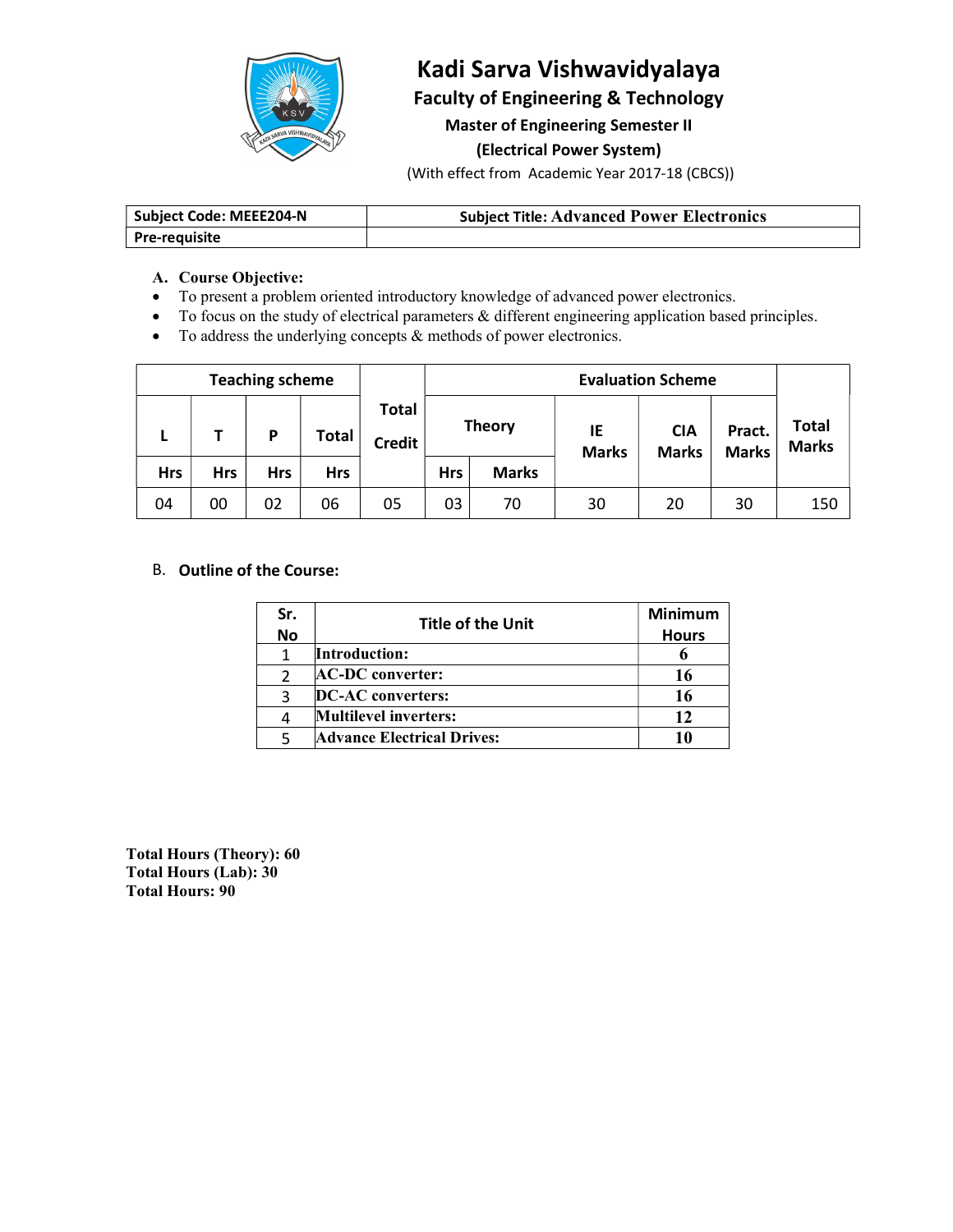

# Kadi Sarva Vishwavidyalaya

Faculty of Engineering & Technology

Master of Engineering Semester II

(Electrical Power System)

(With effect from Academic Year 2017-18 (CBCS))

### Detailed Syllabus

| Sr.<br>No      | <b>Topic</b>                                                                                                                                                                                                                                                                               | Lecture<br><b>Hours</b> | Weight<br>$age(\%)$ |
|----------------|--------------------------------------------------------------------------------------------------------------------------------------------------------------------------------------------------------------------------------------------------------------------------------------------|-------------------------|---------------------|
|                | <b>Introduction:</b>                                                                                                                                                                                                                                                                       |                         |                     |
| 1              | Review of power semiconductor devices: Thyristor, IGBT, MOSFET, IGCT, GTO and,<br>role of SiC in power semiconductor technology                                                                                                                                                            | 6                       | 10                  |
| $\overline{2}$ | <b>AC-DC</b> converter:                                                                                                                                                                                                                                                                    |                         |                     |
|                | Uncontrolled rectifier, semi-controlled rectifiers, fully controlled rectifiers with R, RL<br>and RLE load, effect of source inductance on performance of converter, firing schemes<br>and circuits,                                                                                       |                         |                     |
|                | <b>MULTIPULSE CONVERTERS:</b> Multi-pulse converters: 12,18 pulse converters,<br>phase shifting transformers                                                                                                                                                                               | 16                      | 25                  |
|                | <b>POWER FACTOR:</b> power factor improvement techniques,                                                                                                                                                                                                                                  |                         |                     |
|                | PWM rectifiers: equal area PWM, sine PWM, Single Phase and Three phase boost<br>rectifier circuits                                                                                                                                                                                         |                         |                     |
| 3              | <b>DC-AC</b> converters:                                                                                                                                                                                                                                                                   |                         |                     |
|                | Voltage Source Inverter: 120° and 180° conduction modes,                                                                                                                                                                                                                                   |                         |                     |
|                | PWM techniques of voltage fed converters: Selective Harmonic Elimination (SHE),<br>sine modulation, Third harmonic injection, Hysteresis Current Control, Sigma-Delta<br>Modulation, Space Vector Pulse Width Modulation: under modulation and over<br>modulation and their implementation | 16                      | 25                  |
|                | Current Source Inverter: Current Source inverters and their role in high power drives,                                                                                                                                                                                                     |                         |                     |
| $\overline{4}$ | <b>Multilevel inverters:</b>                                                                                                                                                                                                                                                               |                         |                     |
|                | Diode Clamped MLI, Flying Capacitor MLI, Cascaded H-Bridge topology: operation<br>with equal and unequal DC voltages,                                                                                                                                                                      |                         |                     |
|                | Carrier modulation schemes of multilevel inverter, SVPWM of Multilevel inverter,<br>Neutral Point Balancing schemes                                                                                                                                                                        | 12                      | 20                  |
| 5              | <b>Advance Electrical Drives:</b>                                                                                                                                                                                                                                                          |                         |                     |
|                | <b>Brushless DC motor:</b>                                                                                                                                                                                                                                                                 | 10                      | 20                  |
|                | Sinusoidal and Trapezoidal BLDC motor, Electronic Commutator, Torque production in<br>BLDC motor, Control of Brushless DC drives                                                                                                                                                           |                         |                     |
|                | Total                                                                                                                                                                                                                                                                                      | 60                      | 100                 |